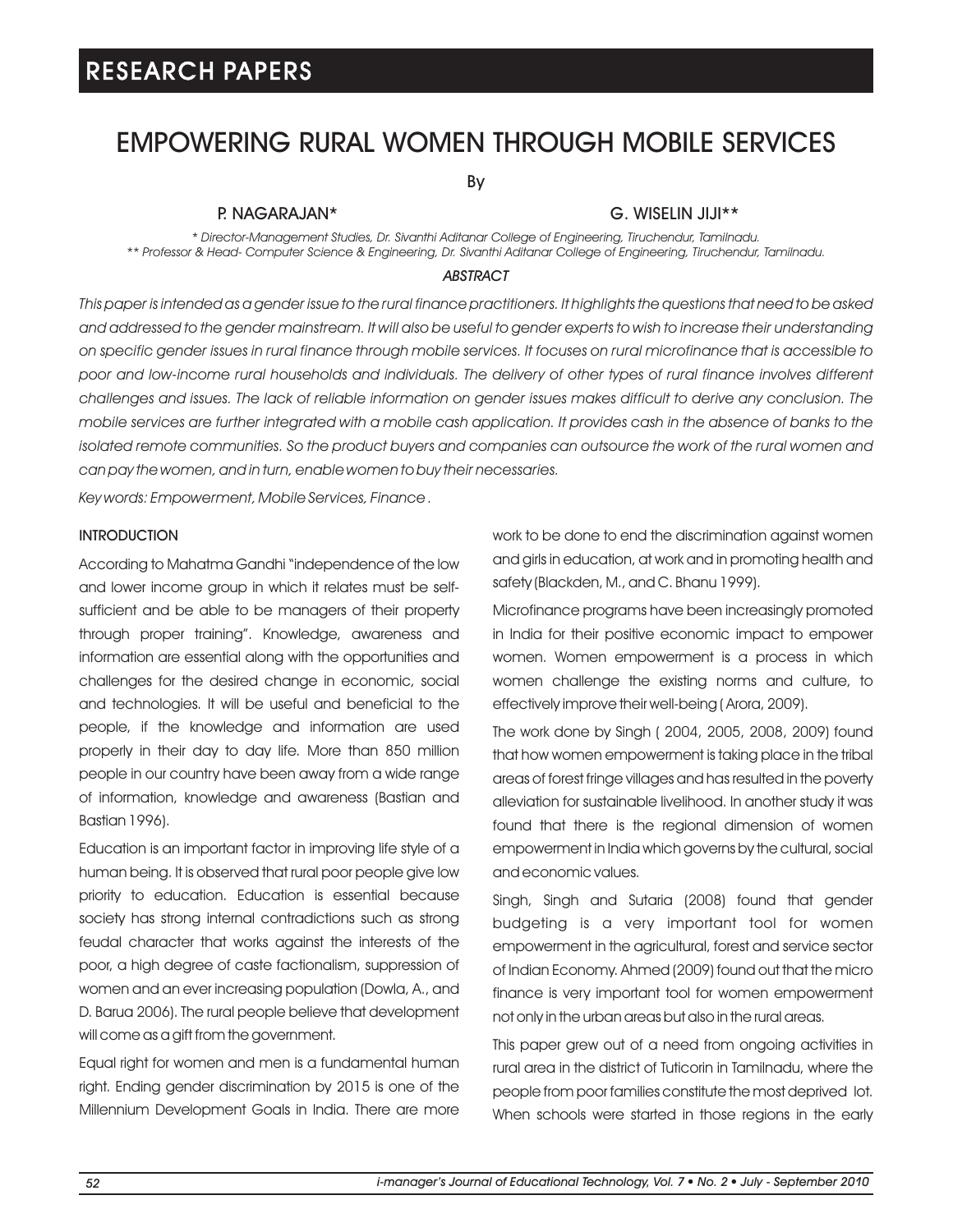nineties, the attendance of children was found to be very poor. It was gradually learnt that:

- In some families girls were not even counted, when asked to tell about their children.
- Little attention was paid to their health, hygiene and education.
- Most of them were confined to the homes looking after · routine domestic household tasks including care of children.
- They were usually married at an early age leaving little · scope for individual development.

We live in the era of Mobile communication. Such Mobile services can be used to close the gender gap by creating new jobs for impoverished women. Women, for example, have been at the forefront of the village phone movement, selling airtime to rural people and they are too poor to own their own phones. Mobile services can also be used to promote basic literacy and education for women and girls, provide job training and prepare women for careers as well as to ensure health and safety.

The importance of self employment and financial independence for the empowerment of rural women is the indisputable fact that connectivity can facilitate Self Help Groups (SHGs) access to skills, knowledge, financial services and markets, enhance independence and reduce their dependence on exploitative intermediaries, DoT's Gender Budget Cell and Universal Service Obligation Fund (USOF) wish to bring together the Corporate Social Responsibility (CSR) initiatives of various stakeholders to provide a discounted bundle of mobile services (connectivity and value added services (VAS))to rural women's SHGs. The envisioned mobile would include those aimed at women's health, well-being and education, banking and financial services, market information, knowledge and skills etc. The VAS packages must take into account the existing language and literacy barriers and support the specific self-employment activities engaged in by the SHGs being supported. Similarly, to provide a valuable means of livelihood to rural women while also facilitating rural ICT connectivity, it is proposed to facilitate CSR projects for SHG run rural mobile handset/ modem repair centres and SHG run solar based mobile charging

facilities. It is hoped that these pilots will help to establish the workability of the SHG based model for women's empowerment through ICT and also demonstrate the success of it, since lack of local repair centre's for handsets and modems and non availability of power for charging mobiles and battery run CDMA FWT handsets is really a hurdle.

Women should be empowered by enhancing their skills, knowledge and access to information technology. This will strengthen their ability to combat negative portrayals of women internationally and to challenge instances of abuse of power of an increasingly important industry.

### Scope of The Paper

The main objective is to reverse this notion and spread awareness among the poor regarding a process of development that builds on mobilization of their own resources. Secondly, gradually enable them to develop capacity for analysis and action in relation to various problems they are facing. This is a slow process that needs proper facilitation and should be strengthened through enhanced literacy and education for improved living conditions. Thus education and awareness are essential in the lives of rural poor especially for rural women.

The objectives are:

- To assess the impact of economic/social/academic · background of women Workforce
- To analyze the role of credit institutions as the providers · of small loans to the poor women in rural areas in Tuticorin District, Tamilnadu.
- To investigate the type of small entrepreneurships · emerged through the effective involvement of poor women in Tuticorin Dist, Tamilnadu.
- To show how small businesses can empower women · through building social capital, creating awareness and enhancing their capabilities.
- To trace out some socio-cultural barriers faced by rural · women in Tuticorin Dist, Tamilnadu, to become a micro entrepreneur.

### Potential Benefits of Rural Virtuous

The expansion of microfinance since the 1990s has significantly increased women's access to facilities for small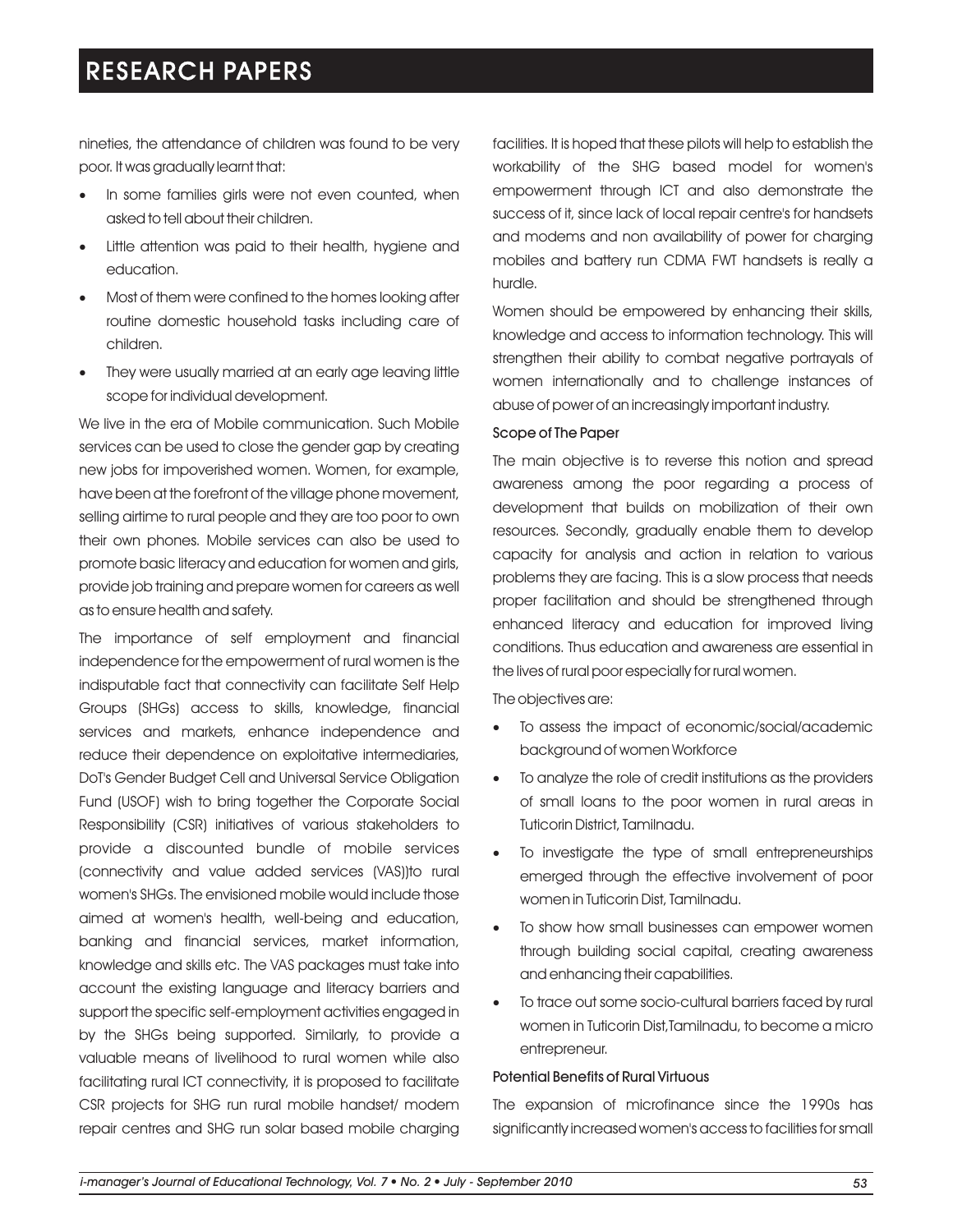loans and savings. This increased access to microfinance has been seen as contributing not only to poverty reduction and financial sustainability, but also to a series of 'virtuous spirals' of economic empowerment, increased well-being and social and political empowerment for women themselves, thereby addressing goals of gender equality and empowerment.

First, increasing women's access to microfinance services can lead to their economic empowerment. Women's roles in household financial management may improve, in some cases enabling them to access significant amounts of money in their own right for the first time. This might enable women to start their own economic activities, invest more in existing activities, acquire assets or raise their status in household economic activities through their visible capital contribution. Increased participation in economic activities may raise women's incomes or their control of their own and household income. This, in turn, may enable them to increase longer-term investment in and productivity of their economic activities, as well as their engagement in the market.

Second, increasing women's access to microfinance can increase household wellbeing This is partly the result of economic empowerment, but may occur even where women use microfinance services for the activities of other household members, for example husbands or children. Even where women are not directly engaged in income earning activities, channeling credit or savings options to households through women may enable them to play a more active role in intrahousehold decision-making, decrease their own and household vulnerability, and increase investment in family welfare. This situation may benefit children through increasing expenditure on their nutrition and education, particularly for girls. It can also lead to improved well-being for women and enable them to bring about changes in gender inequalities in the household. It is also likely to benefit men as a result of the increased household income.

Third, a combination of women's increased economic activity and increased decision-making in the household can lead to wider social and political empowerment (the linkages on the right in the figure). Women, themselves,

often value the opportunity to make a greater contribution to household well being – giving them greater confidence and sense of self-worth. The positive effects on women's confidence and skills, their expanded knowledge and the formation of support networks through group activity and market access can lead to enhanced status for all women in a community. In some societies where women's mobility has been very circumscribed and women previously had little opportunity to meet women outside their immediate family, there have been very significant changes. Individual women who gain respect in their households may then act as role models for others, leading to a wider process of change in community perceptions and men's increased willingness to accept change.

Finally, women's economic empowerment at the individual level can make potentially significant contributions at the macro level through increasing women's visibility as agents of economic growth and their voices as economic actors in policy decisions. This, together with their greater ability to meet the needs of household wellbeing, in turn increases their effectiveness as agents of poverty reduction. Microfinance groups may take collective action to address gender inequalities within the community, including such issues as gender violence and access to resources and local decision-making. Higher-level organization may further reinforce these local changes, leading to wider movements for social and political change and promotion of women's human rights at the macro level. Some NGOs have used microfinance strategically as an entry point for wider social and political mobilization of women around gender issues. Savings-andcredit groups have at times become the basis for mobilizing women's political participation.

#### Elements of a Gender Strategy

Achieving gender equality and empowerment goals depend not on expanding financial services, per se, but on the specific types of financial services that are delivered in various contexts to women from different backgrounds and by different types of institutions or programmes. Given the contextual and institutional constraints, gender mainstreaming in rural finance entails more than increasing women's access to small savings, loan and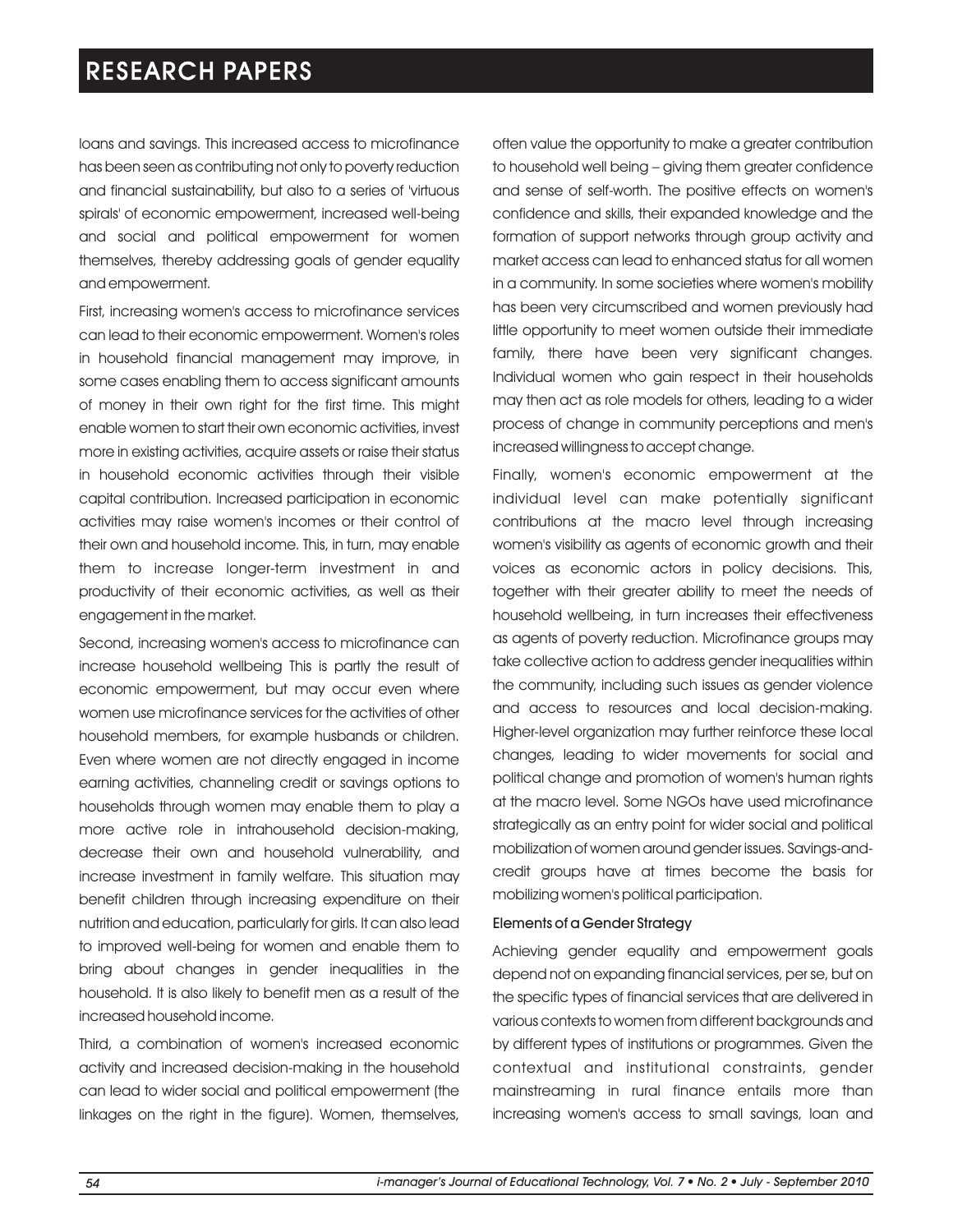micro insurance programmes or to a few products designed specifically for women. It calls for effective methodologies for product design, structural and cultural changes in organizations providing financial services at all levels, appropriate linkage with non-financial services of various types and mainstreaming gender in policies at the macro level.

Addressing gender issues will thus require not only a strategy to mainstream gender equality of access, but also strategies to ensure that this access then translates into empowerment and improved wellbeing, rather than merely feminization of debt or capturing women's savings for programme financial sustainability. At the core is a mainstreaming of women's needs, concerns and language: not as a marginal concern, but as a central and resourced element in planning and implementation at all levels. This methodology implies looking beyond the purely economic and market concerns to issues of non-market work and activities, power relations and underlying forms of social, cultural and political gender discrimination.

#### Methodology

#### *Conceptual Framework*

The study has been conducted in all five major villages of Tuticorin Districts. For the purpose of this study, the areas were selected randomly to identify the women folks as respondents. The total sample size was 500. The woman included were of different age groups. The sampling units were selected using stratified random sampling scheme, as it is evident from the methodology. It is listed in Table 1.

#### *Secondary Data*

The secondary data was collected from the Corporation commissioner's office about the government sponsored schemes for promoting women participation in Mobile services and jobs. The information about different schemes related to Mobile services is also collected through

| Below 17 | 18-35 | Above 35 |
|----------|-------|----------|
| 17       | 4     | 79       |
| 27       | 4     | 69       |
| 2        | 44    | 54       |
| 8        | 27    | 65       |
| 19       | 22    | 57       |
| 73       | וחו   | 324      |
|          |       |          |

Table 1. Different age Groups

personal interviews with planners, implementations and beneficiaries of these programmes.

#### *Primary Data*

Besides secondary data, the primary data was collected using structured questionnaire. The questionnaire includes all aspects of socio-economic background of the respondent, their education, trading, income generation activities, constraints, benefits etc.

The following research questions were put forth to about 200 rural people in their own mother tongue (Tamil):

- The rural women folk are deprived of Mobile infrastructures;
- Entry of women service workforce in Mobile is affected · by their social, economic and educational background;
- Impact on health of non working women
- Impact on health of non working women<br>• There is sufficient support from the government institution to provide Mobile services education to women in study areas;
- The Mobile services contribution to employment to women in rural areas.

#### *Data Analysis*

After the data collected from the field, it was processed in computer through the use of Statistical Package for Social Science (SPSS), excel and other soft ware packages. These packages are used in order to make the analysis easy and clear. The package also helped the cross tabulation of the data.

#### Women and Technology

The inevitable course of action is to convene a gender perspective on technology.

"Any technology that is not appropriate for women is not truly appropriate technology." The concern raised in this expression is applicable to all walks of life where technology is an eminent and powerful tool that can bring about a change.

- Technology to facilitate women's productivity
- Technology to reduce women's drudgery • Te<br>• Te<br>• Te
- Technology to empower women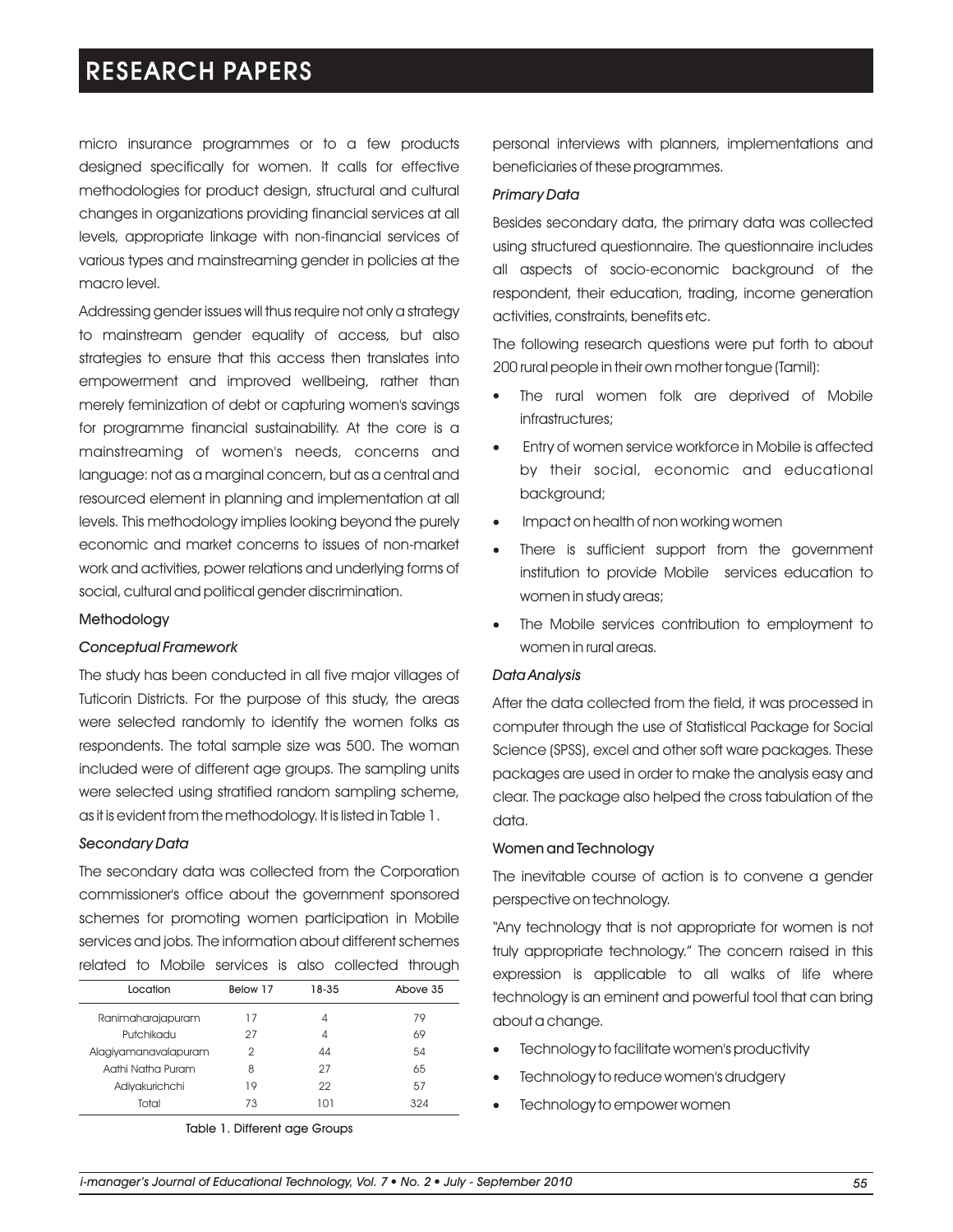- Technology to remove hurdles to women's growth
- Te<br>• Rc<br>• Fc<br>• De Role of women in technological fields.
- Familiarity of women in handling technology
- Decision-making capacity of women in technologyrelated issues
- · Exposure of women to technological scenarios at national and international levels
- · Gender sensitivity in technological aspects

A nation that wants to progress cannot afford to ignore capacity building and empowerment of women. Gender sensitivity is the prerequisite that must prevail and be strengthened at all levels. Women's development is now inextricably linked with technology. Thus, technological intervention assumes a greater and more vital role, especially when viewed globally. Its potential to sweep across political, geographical, economic and social barriers is just the leverage that women need to build for themselves a new identity and a more honourable place in society.

### Rural Women and Mobile Services

Like urban-rural disparity, the women are also divided on the basis of economic and social positions in the rural society to understand their information needs. Elite women in the rural sector are mainly from the landed gentry class or from the highly sophisticated politically important families. Their information needs are akin to that of the urban elite women excepting for the fact that they often are passive viewers in the changing socioeconomic scenario because they are bound by the upper caste traditions where patriarchy rules supreme. The rural educated middle class women are more prone to change. They are in the process of gradually breaking the caste and class barriers and are working towards better education and economic independence. They are in urgent need of information regarding their new entitlements:

- ·Educational opportunities outside the village
- ·Job opportunities in both formal and informal sectors
- ·Government assistance programs for career advancement within the restriction of traditions
- Health services including sexual reproductive health
- ·Modern child care facilities
- Legal provisions to counter domestic violence and social injustice.

The largest group, which has been marginalized from getting any need based information, is the rural poor. Though this is the most active group of women in the rural sector, they have never been specially considered for information dissemination. Information system specially designed for the rural poor has to be need based because this group has been worst affected by the process of globalization. Their information needs will encompass their economic, social and familial roles.

### **Results**

NSS & RRC camps are conducted in the villages of Tuticorin district, Tamilnadu for past ten years. Each time when the authors met the rural people in the Tuticorin district, they found that there was no improvement in their life style or education. Hence, they conducted a questionnaire to the rural people to know their knowledge in Mobile and their services .

In the five study areas, the NSS Students interviewed a total of 500 women respondents. In each area, the respondents are one hundred. All the respondents are women who are in different age groups. Out of 500 respondents, the highest number interviewed are the age group of 32-34 followed by the age group of above 35 years.

The study clearly found that the poor illiterate and semiliterate were immensely benefited from the use of Mobile Services. According to the results as showed in Table 2, respondents gave top priorities to "Familiar building to obtain benefits and advantages of ICT services", "complementary services (e.g., e-learning, e-commerce and e-government)" and "Developing villagers' skills to use ICTs". On the other hand, ""simultaneous investment in short-, middle-and long-term training courses" was the lowest priority solution.

Based on the information collected we came to know that the people are unaware of ICT and they are also willing to know about ICT and services. Fortunately the people in some remote villages heard and use the mobile phones. The knowledge on this will help the study to enlarge the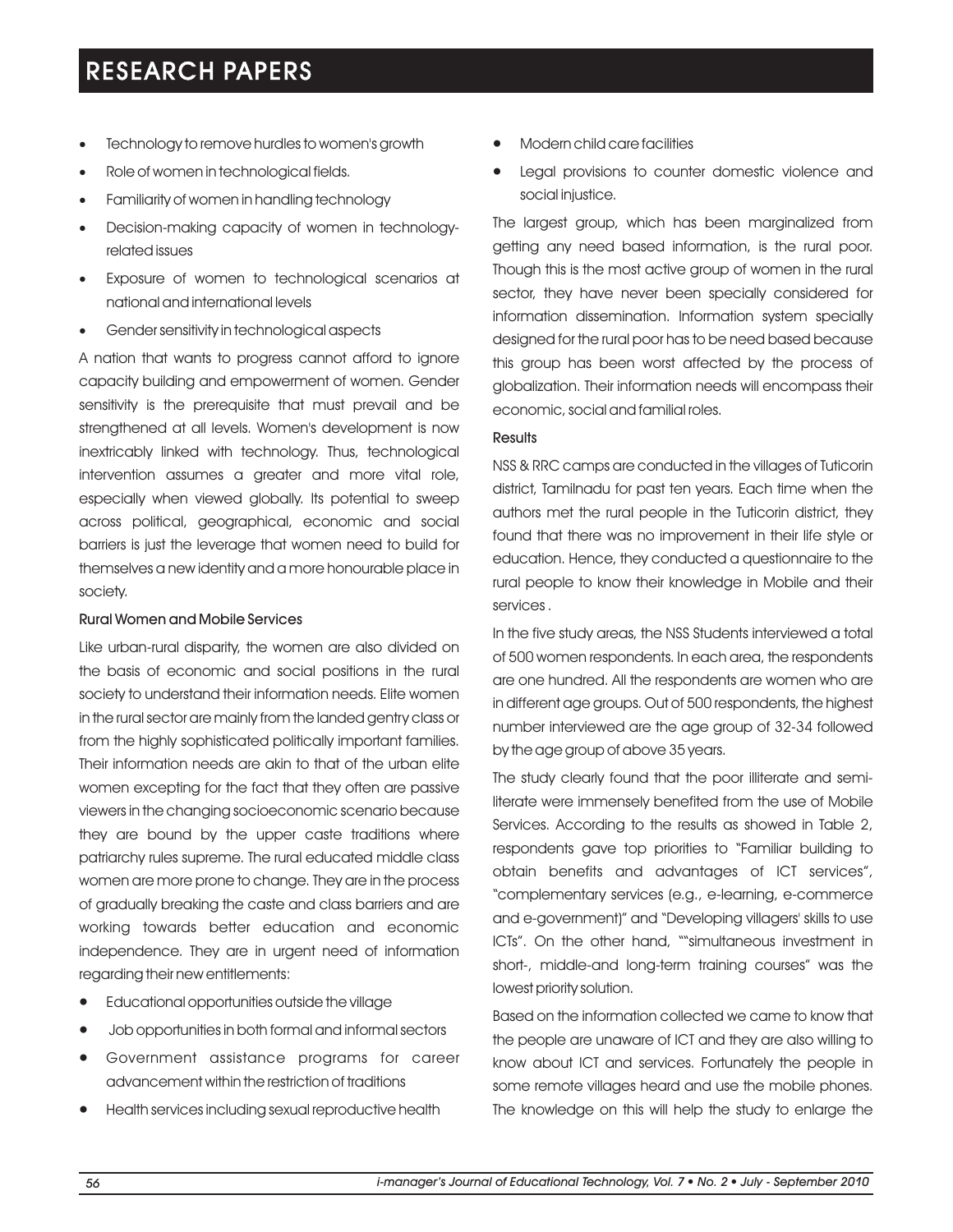| <b>Empowerment Strategies</b>                                                                                                                        | Mean         | Standard<br>Deviation |
|------------------------------------------------------------------------------------------------------------------------------------------------------|--------------|-----------------------|
| Employing local contact persons                                                                                                                      | 1.71         | 0.98                  |
| The necessity of Mobile Services in Job Sector                                                                                                       | 1.69         | 0.87                  |
| Training or exposure in the field of Computer<br>Is Mobile a best Source of Information                                                              | 1.75<br>1.85 | 1.05<br>1.00          |
| <b>Facility of Cable Television satisfactory</b>                                                                                                     | 1.72         | 1.01                  |
| What is the approximate ratio of boys and girls<br>who took ICT education courses either by going<br>to computer training centers or by any teacher? | 1.68         | 1.20                  |
| Has the school in your area introduced a remote<br>education system via WWW?                                                                         | 1.57         | 1.31                  |
| Does awareness program on ICT is carried out in<br>your area?                                                                                        | 1.69         | 1.01                  |
| What expectations do you have toward ICT<br>education?                                                                                               | 1.76         | 1.23                  |
| Do you have any concerns about ICT<br>education?                                                                                                     | 1.34         | 1.24                  |
| Simultaneous investment in short-,<br>middle-and long-term training courses                                                                          | 1.85         | 1.45                  |
| Improving access to rural Mobile Services                                                                                                            | 1.22         | 1.44                  |
| Start with basic services and gradual<br>moving toward complementary services                                                                        | 1.56         | 1.07                  |
| Describing the way villagers can use<br>Mobile services                                                                                              | 1.63         | 1.01                  |
| complementary services (e.g., e-learning,<br>e-commerce and e-government)                                                                            | 1.68         | 0.97                  |
| Familiar building to obtain benefits and<br>advantages of Mobile services                                                                            | 1.44         | 1.18                  |

#### Table 2. Results of Survey

usage of mobile phones and take the ICT very easily to the hands of villagers. Research findings focus on the personal benefits and advantages by the use of ICTs services.

#### Conclusion

The use of Mobile Services helps to bridge the gap between people's opportunities for Self-employment in the informal economy and the high growth sectors of the world economy. It can be concluded that the women of Tuticorin district, Tamilnadu is empowered through the help of Mobile Services. It has changed their position from the past. Tamilnadu as a technologically advanced state in India is also doing a lot of projects for the women in general and village and illiterate women in particular. It has also taken several steps and implemented various plans and policies along with government of India to eradicate poverty and bring the women to empower in society.

#### References

[1]. Ahmed Rais (2009). "*Micro-Finance and Women Empowerment*" (Three Parts) Part –I, Mittal Publication, New

Delhi ISBN 81-8324-316-9, pp: 382.

[2]. Arora Sukhwinder Singh, 2009 *The Future of Microfinance in India: The Microfinance India Conference and a Look at an Expanding Market,* Financial Sector Team, Policy Division, DFID.

[3]. Bastian, S. and N. Bastian, 1996. *Assessing Participation: A Debate from South Asia.* Konark Publishers, New Delhi, ISBN: 8122004598, pp: 288.

[4]. Blackden, M., and C. Bhanu (1999). *Gender, growth and poverty reduction.* Technical Paper No. 428. Washington, DC: World Bank.

[5]. Dowla, A., and D. Barua (2006). *The poor always pay back: The Grameen II story.* Bloomfield, CT: Kumarian Press.

[6]. Singh S.P. (2004): *Socio-Economic Issues in Sustainability of Joint Forest Management in Madhya Pradesh'* Ph.D. Thesis, Department of RPEG, Barkatullah University, Bhopal.

[7]. Singh, S.P. (2005). "*Frontline forest Staff,JFMCs & SHGs of Sheopur Forest Division under SDTT-ICCF*" Project on Joint Forest Management, 1-3.

[8]. Singh S.P. 2009. Economic Empowerment of Women Through SHGS: A Case Study of Jhabua District paper presented in the *National Research Seminar* "*Indian Economy: Prior to and after Liberalisation*" held on 2-3 March 2009 at Government Hamidia Arts and Commerce College, Bhopal.

[9]. Singh, S.P. (2008). Gender Budgeting: A Tool for Women Empowerment Through SHGs in Jhabua District of MP Paper presented in the *National Seminar on Gender Budgeting and Women Empowerment,* Organised by Supath at Gramin Vidya Peeth Ahmedabad Gujarat 13-14 September 2008.And also accepted for publication in Edited Book, Singh, A.K., Singh, S.P.,and Sutaria, DS (2009) " *Gender Budgeting in India*" to be Published by Serial Publications New Delhi.

[10]. Singh A.K. (2008). *Gender budgeting in India*, background paper submitted to Planning Commission, Govt. of India.